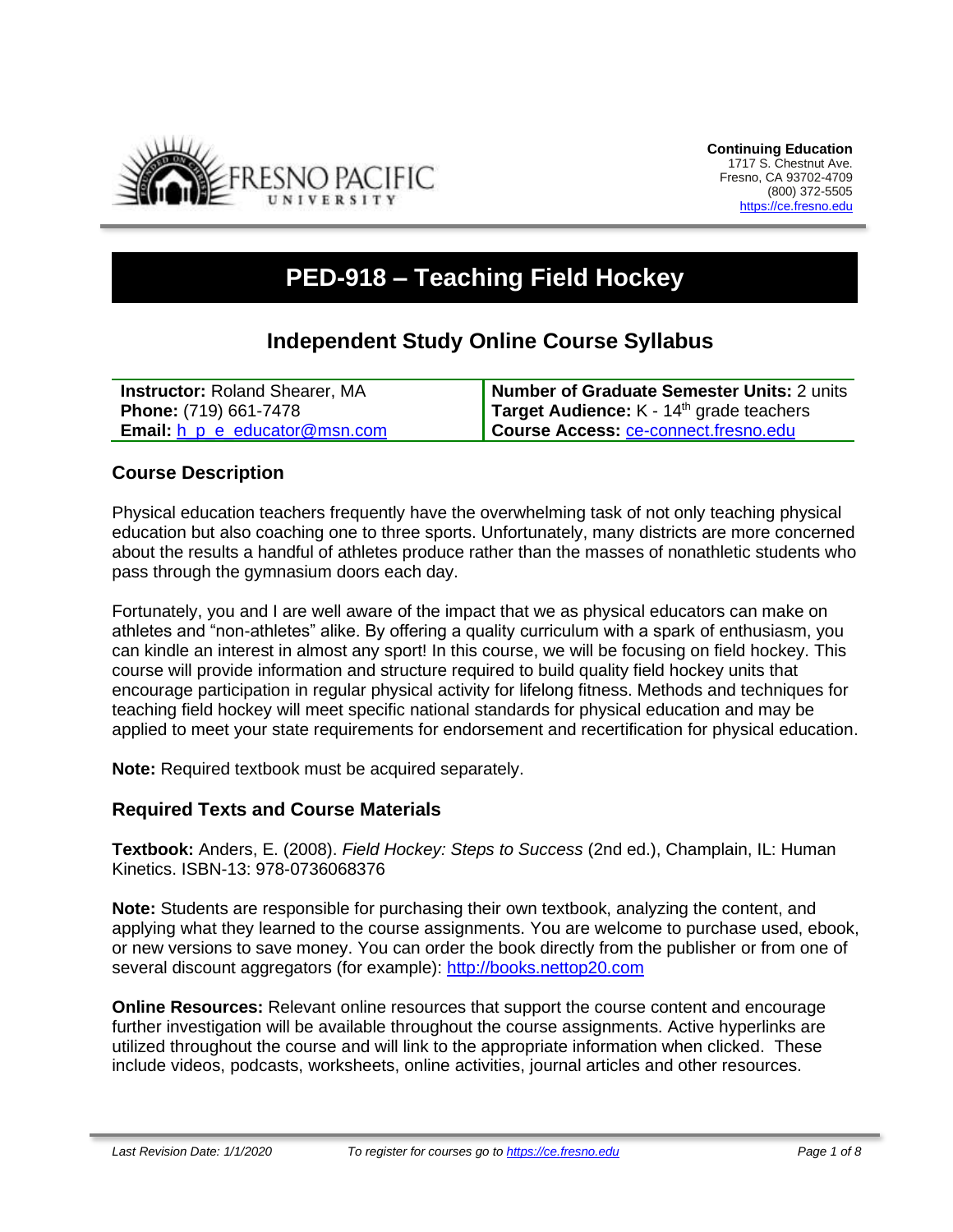**Moodle:** Moodle is a web-based learning management system used to support flexible teaching and learning in both face-to-face and distance courses (e-learning). [https://moodle.org](https://moodle.org/) // <https://moodle.org/demo> // [https://docs.moodle.org](https://docs.moodle.org/)

# **Course Dates**

Self-paced; students may enroll at any time and take up to one year, from the date of registration, to complete assignments. Students may complete assignments in no less than three weeks for a 3 unit course (one week per unit).

# **National Standards Addressed in This Course**

#### **National Board for Professional Teaching Standards (NBPTS)**

[\(http://www.nbpts.org/standards-five-core-propositions/\)](http://www.nbpts.org/standards-five-core-propositions/)

First published in 1989 and updated in 2016, *[What Teachers Should Know and Be Able to Do](http://www.accomplishedteacher.org/)* articulates the National Board's Five Core Propositions for teaching. The Five Core Propositions comparable to medicine's Hippocratic Oath — set forth the profession's vision for accomplished teaching. Together, the propositions form the basis of all National Board Standards and the foundation for National Board Certification. Course assignments have been designed so students can demonstrate excellence against these professional teaching standards whenever possible.

- Proposition 1: Teachers are committed to students and their learning
- Proposition 2: Teachers know the subject they teach and how to teach those subjects to students
- Proposition 3: Teachers are responsible for managing and monitoring student learning
- Proposition 4: Teachers think systematically about their practice and learn from experience
- Proposition 5: Teachers are members of learning communities

# **The National Physical Education Standards:**

Objectives for each lesson are modeled around standards-based learning as identified by the Society of Health and Physical Educators (SHAPE America).

- Standard 1: The physically literate individual demonstrates competency in a variety of motor skills and movement patterns.
- Standard 2: The physically literate individual applies knowledge of concepts, principles, strategies and tactics related to movement and performance.
- Standard 3: The physically literate individual demonstrates the knowledge and skills to achieve and maintain a health-enhancing level of physical activity and fitness.
- Standard 4: The physically literate individual exhibits responsible personal and social behavior that respects self and others.
- Standard 5: The physically literate individual recognizes the value of physical activity for health, enjoyment, challenge, self-expression and/or social interaction.

# **Continuing Education Program Student Learning Outcomes**

| CE 1            | Demonstrate proficient written communication by articulating a clear focus,         |  |  |
|-----------------|-------------------------------------------------------------------------------------|--|--|
|                 | synthesizing arguments, and utilizing standard formats in order to inform and       |  |  |
|                 | persuade others, and present information applicable to targeted use.                |  |  |
| CE <sub>2</sub> | Demonstrate comprehension of content-specific knowledge and the ability to apply it |  |  |
|                 | in theoretical, personal, professional, or societal contexts.                       |  |  |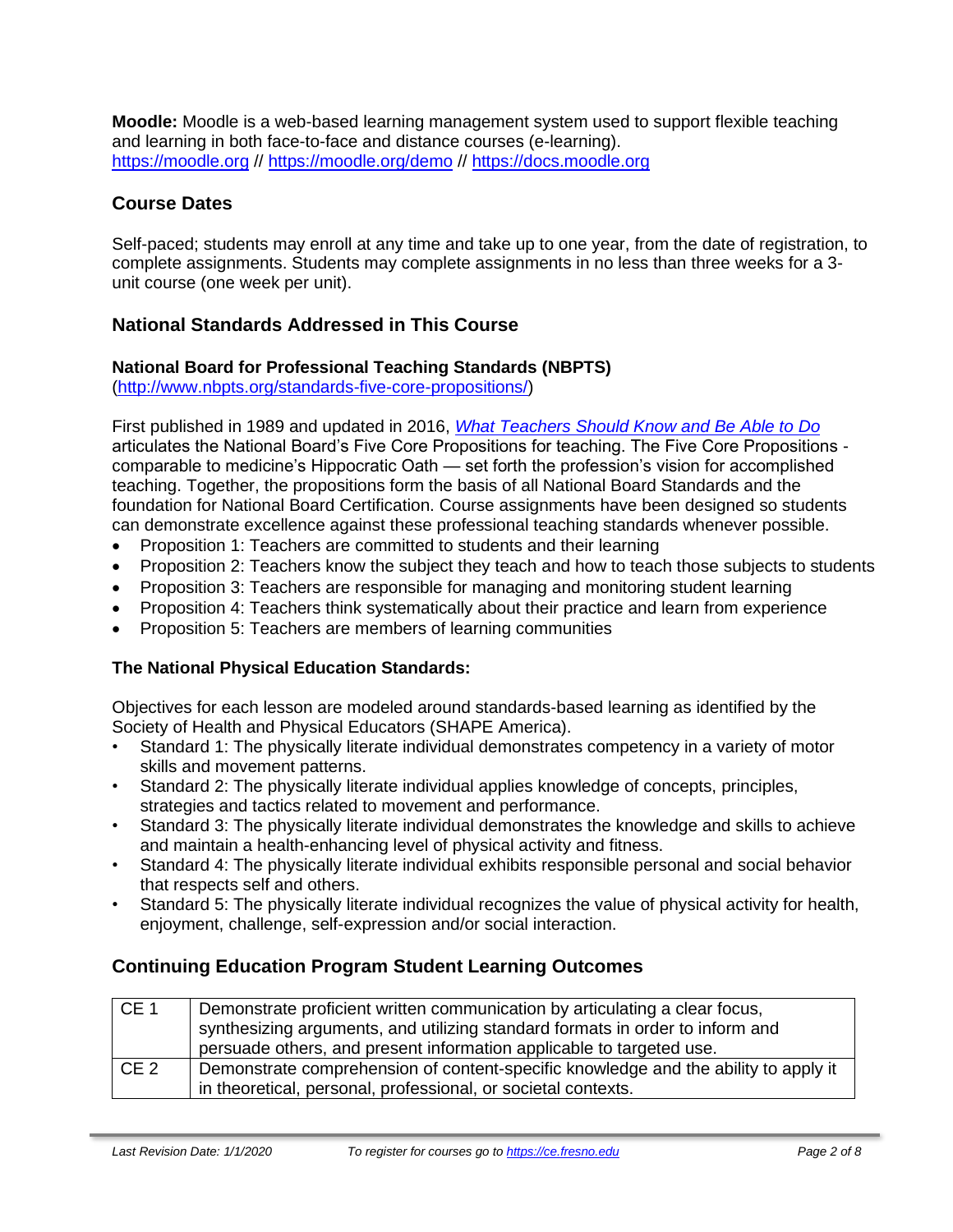| CE <sub>3</sub> | Reflect on their personal and professional growth and provide evidence of how such<br>reflection is utilized to manage personal and professional improvement.                                                                                                           |
|-----------------|-------------------------------------------------------------------------------------------------------------------------------------------------------------------------------------------------------------------------------------------------------------------------|
| CE <sub>4</sub> | Apply critical thinking competencies by generating probing questions, recognizing<br>underlying assumptions, interpreting and evaluating relevant information, and<br>applying their understandings to the professional setting.                                        |
| CE <sub>5</sub> | Reflect on values that inspire high standards of professional and ethical behavior as<br>they pursue excellence in applying new learning to their chosen field.                                                                                                         |
| CE <sub>6</sub> | Identify information needed in order to fully understand a topic or task, organize that<br>information, identify the best sources of information for a given enquiry, locate and<br>critically evaluate sources, and accurately and effectively share that information. |

# **Student Learning Outcomes (SLOs) for This Course**

|                | <b>Student Learning Outcomes for This Course</b><br>By the end of this course student will be able to:        | <b>National Standards</b><br><b>Addressed in This</b><br>Course* | <b>Continuing</b><br><b>Education Program</b><br><b>Student Learning</b><br><b>Outcomes</b><br>Addressed** |
|----------------|---------------------------------------------------------------------------------------------------------------|------------------------------------------------------------------|------------------------------------------------------------------------------------------------------------|
|                | 1. Define, goals and objectives of lacrosse,<br>based on physical education's national<br>education standards | PE: 2, 3, 4 and 5<br>NBPTS: 1, 2, 4 and 5                        | CE 2, 4, 5, 6                                                                                              |
|                | 2. Apply the guidelines for implementing<br>lacrosse safety                                                   | PE: 2, 3 and 4<br>NBPTS: 1 and 3                                 | CE <sub>2</sub>                                                                                            |
| 3 <sub>1</sub> | Implement instructional strategies for<br>teaching lacrosse in the classroom                                  | PE: 2, 3, 4 and 5<br>NBPTS: 1, 2, 3 and 4                        | CE 1, 2, 4                                                                                                 |
| 4.             | Implement lacrosse activities into their<br>physical education program                                        | PE: 1, 2, 3 and 5<br>NBPTS: 1, 2, 3 and 4                        | CE 1, 2, 4                                                                                                 |
|                | 5. Be able to instruct the fundamental skills and<br>strategies of lacrosse                                   | PE: 1 and 2<br>NBPTS: 1, 2 and 4                                 | CE 1, 2, 4                                                                                                 |
|                | 6. Select and care for equipment                                                                              | $PE: 2$ and 4<br>NBPTS: 4 and 5                                  | CE 2, 4, 6                                                                                                 |
| 7.             | Determine appropriate educational<br>standards                                                                | PE: 2, 3 and 5<br>NBPTS: 2, 3 and 4                              | CE 3, 4, 5, 6                                                                                              |

\* Please refer to the section on **National Standards Addressed in This Course**

\*\* Please refer to the section on **Continuing Education Program Student Learning Outcomes**

# **Topics, Assignments, and Activities**

| <b>Module</b><br><b>Module Title</b> | <b>Module Assignments and Activities</b>                                                                         | <b>Points</b><br><b>Possible</b><br>for Each<br><b>Assignment</b> |
|--------------------------------------|------------------------------------------------------------------------------------------------------------------|-------------------------------------------------------------------|
| <b>Welcome Module</b>                | Introduction video<br><b>Course Syllabus</b><br><b>Introduce Yourself Forum</b><br><b>Moodle Online Tutorial</b> |                                                                   |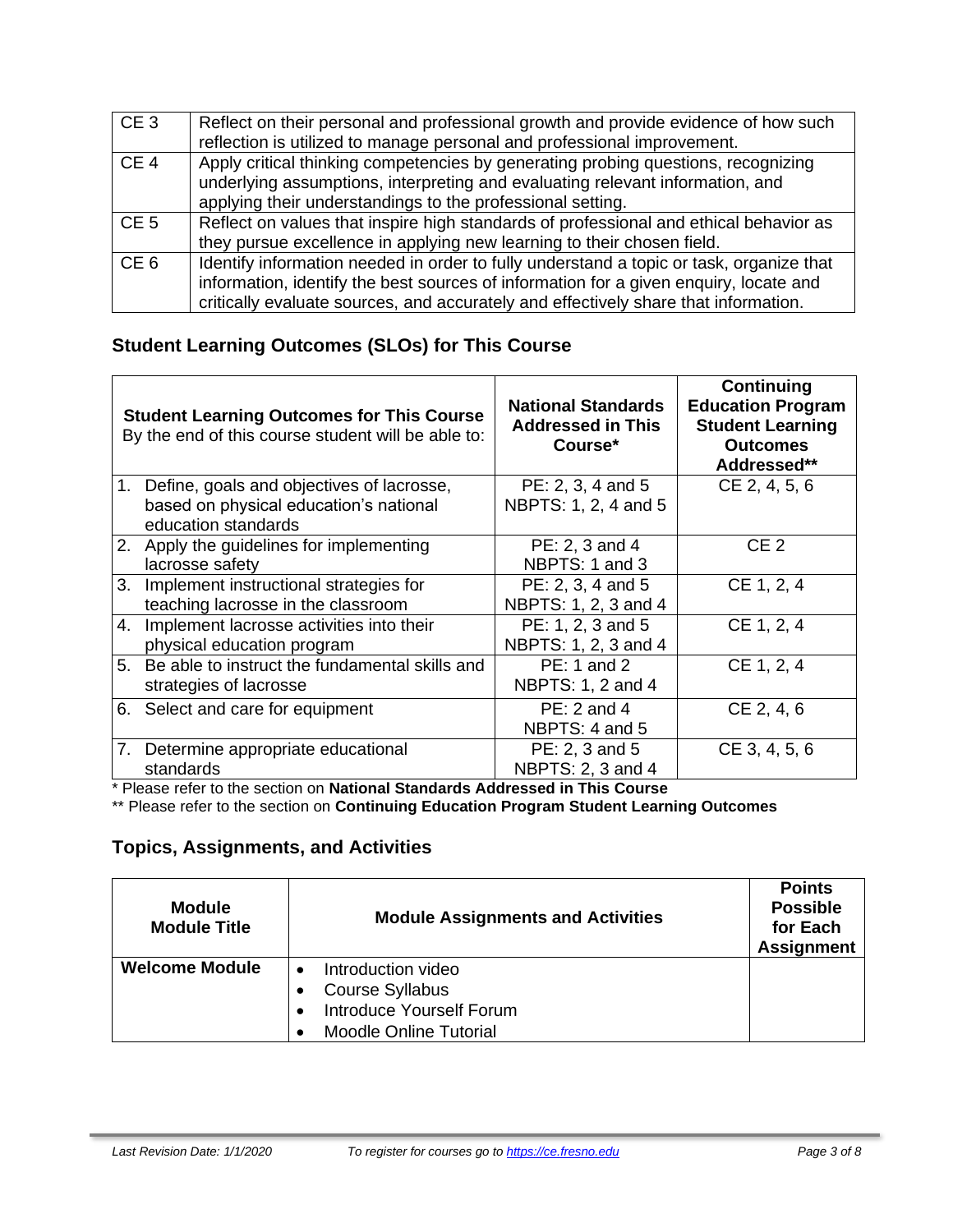| Module $1 -$                                                  | Video Lessons<br>$\bullet$                             |                  |
|---------------------------------------------------------------|--------------------------------------------------------|------------------|
| <b>History of Field</b>                                       | <b>Website Lessons</b><br>$\bullet$                    |                  |
| Hockey                                                        | 1.1 Field Hockey History Review<br>$\bullet$           | 50 pts           |
|                                                               | 1.2 Field Hockey History Timeline<br>$\bullet$         | 40 pts           |
|                                                               | 1.3 Field Hockey History Forum<br>$\bullet$            | 10 pts           |
| Module $2 -$                                                  | 2.1 Textbook Review<br>$\bullet$                       | 50 pts           |
| <b>Textbook Review</b>                                        | 2.2 Field Hockey Interview<br>$\bullet$                | 15 pts           |
|                                                               | 2.3 Textbook Forum<br>$\bullet$                        | 10 pts           |
| Module $3-$                                                   | 3.1 Website Evaluations<br>$\bullet$                   | 40 pts           |
| <b>Website Evaluations</b>                                    | 3.2 Website Forum<br>$\bullet$                         | 10 pts           |
| Module $4-$                                                   | Video Lessons<br>$\bullet$                             |                  |
| <b>Block Planning</b>                                         | <b>Website Lessons</b><br>$\bullet$                    |                  |
|                                                               | 4.1 Block Plan<br>$\bullet$                            | 50 pts           |
|                                                               | 4.2 Observation                                        | 15 pts           |
|                                                               | 4.3 Block Plan Forum                                   | 10 pts           |
| Module $5-$                                                   | 5.1 Field Hockey Unit Handout<br>$\bullet$             | 25 pts<br>40 pts |
| Unit Handout and                                              | 5.2 Field Hockey Quiz<br>$\bullet$                     |                  |
| Quiz                                                          | 5.3 Field Hockey Forum<br>$\bullet$                    | 10 pts           |
| Module $6-$                                                   | Video Lessons<br>$\bullet$                             |                  |
|                                                               | Lesson Planning<br><b>Website Lessons</b><br>$\bullet$ |                  |
| and Standards                                                 | 6.1 Field Hockey Lesson One<br>$\bullet$               | 50 pts           |
|                                                               | 6.2 Field Hockey Lesson Two<br>$\bullet$               | 50 pts           |
|                                                               | 6.3 Field Hockey Teaching Evaluation<br>$\bullet$      | 15 pts           |
|                                                               | 6.4 Lesson Planning Forum<br>٠                         | 10 pts           |
| Course Wrap-up-                                               | <b>Final Reflection Forum</b><br>$\bullet$             |                  |
| Grading and<br><b>Course Evaluation</b><br>$\bullet$          |                                                        |                  |
| Evaluation<br><b>Course Completion Checklist</b><br>$\bullet$ |                                                        |                  |
|                                                               | <b>Grade Request / Transcript Request</b>              |                  |
|                                                               | <b>TOTAL POINTS</b>                                    | 500 points       |

# **Grading Policies, Rubrics, and Requirements for Assignments**

#### **Grading Policies**

- Assignments will be graded per criteria presented in the course rubrics.
- $A = 90-100\%$  and  $B = 80-89\%$ , (anything below 80% will not receive credit.)
- The discernment between an A or a B letter grade is at the discretion of the instructor based on the quality of work submitted (see course rubrics).
- Coursework falling below a B grade will be returned with further instructions.
- All assignments must be completed to receive a grade and are expected to reflect the quality that teacher-training institutions require of professional educators. If completed assignments do not meet this standard, students will be notified with further instructions from the instructor.

# **Grading Rubrics**

| Grade | Percentage | <b>Description</b> | <b>Rubric</b>                                                                                                                                                                        |
|-------|------------|--------------------|--------------------------------------------------------------------------------------------------------------------------------------------------------------------------------------|
|       | 90-100%    | Excellent          | Meets all course / assignment requirements with<br>significant evidence of subject mastery and<br>demonstration of excellent graduate level professional<br>development scholarship. |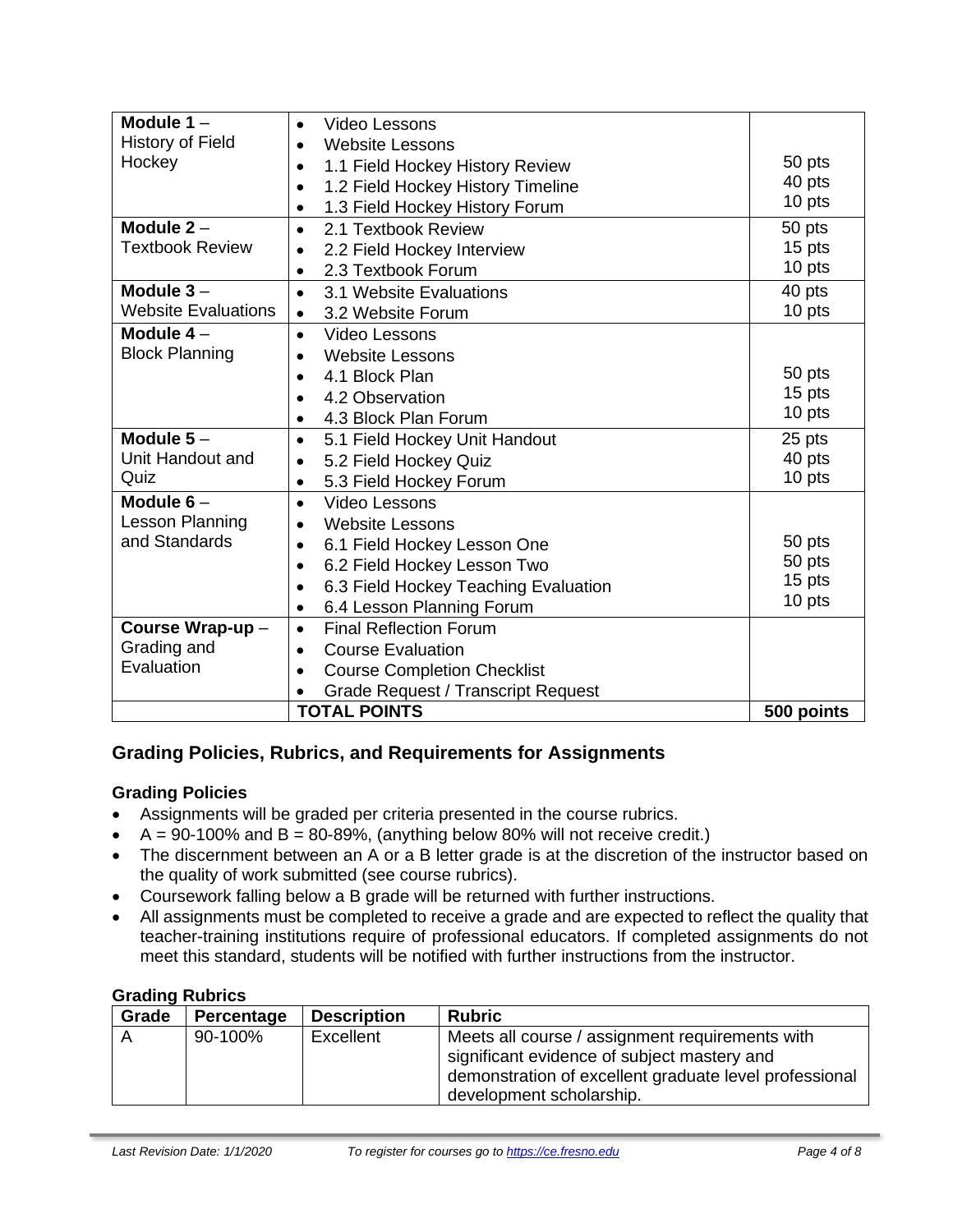| B         | 80-89%%   | Very Good    | Adequately meets criteria for all course/assignment<br>requirements - demonstrates subject competency with<br>very good graduate level professional development<br>scholarship.                 |
|-----------|-----------|--------------|-------------------------------------------------------------------------------------------------------------------------------------------------------------------------------------------------|
| <b>NC</b> | Below 80% | Unacceptable | Does not meet the minimum criteria for all<br>course/assignment requirements and demonstrated<br>little, if any, evidence of acceptable graduate level<br>professional development scholarship. |

#### **Writing Requirements**

- **Superior:** Writing is clear, succinct, and reflects graduate level expectations. Clearly addresses all parts of the writing task. Maintains a consistent point of view and organizational structure. Include relevant facts, details, and explanations.
- **Standard:** Writing is acceptable with very few mistakes in grammar and spelling. Addresses most parts of the writing task. Maintains a mostly consistent point of view and organizational structure. Include mostly relevant facts, details, and explanations.
- **Sub-standard:** Writing contains noticeable mistakes in grammar and spelling. Does not address all parts of the writing task. Lacks a consistent point of view and organization structure. May include marginally relevant facts, details, and explanations.

#### **Lesson Plan Requirements**

- **Superior:** Instructional goals and objectives clearly stated. Instructional strategies appropriate for learning outcome(s). Method for assessing student learning and evaluating instruction is clearly delineated and authentic. All materials necessary for student and teacher to complete lesson clearly listed.
- **Standard:** Instructional goals and objectives are stated but are not easy to understand. Some instructional strategies are appropriate for learning outcome(s). Method for assessing student learning and evaluating instruction is present. Most materials necessary for student and teacher to complete lesson are listed.
- **Sub-standard:** Instructional goals and objectives are not stated. Learners cannot tell what is expected of them. Instructional strategies are missing or strategies used are inappropriate. Method for assessing student learning and evaluating instruction is missing. Materials necessary for student and teacher to complete lesson are missing.

#### **Discussion Forum Requirements**

- **Superior:** Response was at least 1 page (3 fully developed paragraphs) in length. Thoroughly answered all the posed questions, followed all the assignment directions, proper grammar and no spelling errors. Language is clear, concise, and easy to understand. Uses terminology appropriately and is logically organized.
- **Standard:** Response was  $\frac{1}{2}$  to 1 page in length (2-3 fully developed paragraphs). Answered all the questions but did not provide an in-depth analysis, followed most of the assignment directions, proper grammar and no spelling errors. Language is comprehensible, but there a few passages that are difficult to understand. The organization is generally good.
- **Sub-standard:** Response was less than ½ page in length (1 paragraph). Did not answer all the required questions and/or statements or responses were superficial, vague, or unclear, did not follow the assignment directions, many grammar and spelling errors. Is adequately written, but may use some terms incorrectly; may need to be read two or more times to be understood.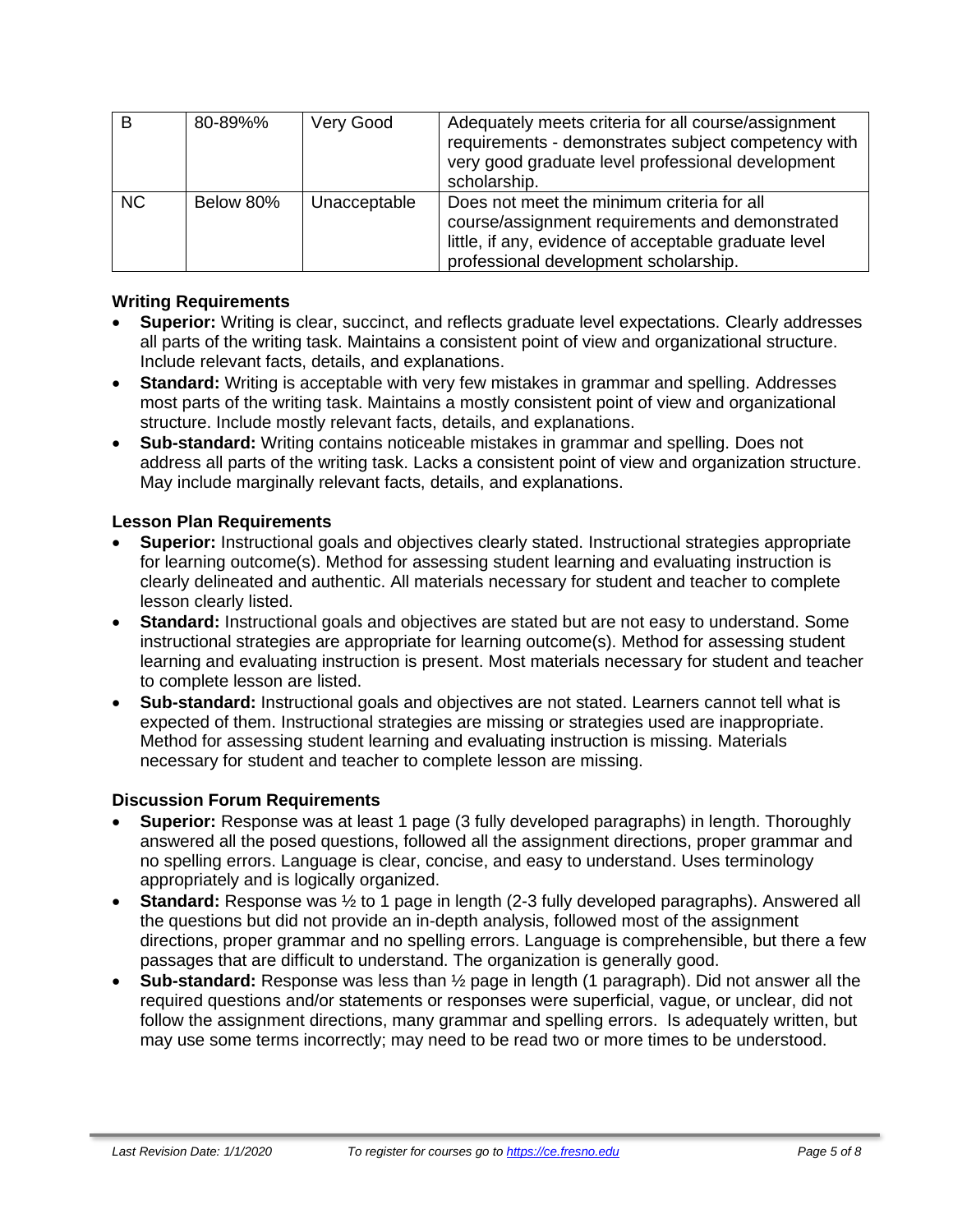# **Instructor/Student Contact Information**

Throughout the course participants will be communicating with the instructor and their classmates on a regular basis using asynchronous discussion forums. A virtual office is utilized for class questions and students are provided with instructor contact information in the event they want to make email or phone contact. In addition, students are encouraged to email or phone the instructor at any time. Students will also receive feedback on the required assignments as they are submitted.

### **Discussion Forums**

Participation is an important expectation of this course and all online courses. Online discussions promote reflection and analysis while allowing students to appreciate and evaluate positions that others express. While students may not be engaging with the same students throughout this course they will be expected to offer comments, questions, and replies to the discussion question whenever possible. The faculty role in the discussion forum is that of an observer and facilitator.

#### **Coursework Hours**

Based on the Carnegie Unit standard, a unit of graduate credit measures academic credit based on the number of hours the student is engaged in learning. This includes all time spent on the course: reading the textbook, watching videos, listening to audio lessons, researching topics, writing papers, creating projects, developing lesson plans, posting to discussion boards, etc. Coursework offered for FPU Continuing Education graduate credit adheres to 45 hours per semester unit for the 900-level courses. Therefore, a student will spend approximately 135 hours on a typical 3-unit course.

# **Services for Students with Disabilities**

Students with disabilities are eligible for reasonable accommodations in their academic work in all classes. In order to receive assistance, the student with a disability must provide the Academic Support Center with documentation, which describes the specific disability. The documentation must be from a qualified professional in the area of the disability (i.e. psychologist, physician or educational diagnostician). Students with disabilities should contact the Academic Support Center to discuss academic and other needs as soon as they are diagnosed with a disability. Once documentation is on file, arrangements for reasonable accommodations can be made. For more information and for downloadable forms, please go to [https://www.fresno.edu/students/academic](https://www.fresno.edu/students/academic-support/services-students-disabilities)[support/services-students-disabilities.](https://www.fresno.edu/students/academic-support/services-students-disabilities)

# **Plagiarism and Academic Honesty**

All people participating in the educational process at Fresno Pacific University are expected to pursue honesty and integrity in all aspects of their academic work. Academic dishonesty, including plagiarism, will be handled per the procedures set forth in the Fresno Pacific University Catalogue <https://www.fresno.edu/students/registrars-office/academic-catalogs>

# **Technology Requirements**

To successfully complete the course requirements, course participants will need Internet access, can send and receive email, know how to manage simple files in a word processing program, and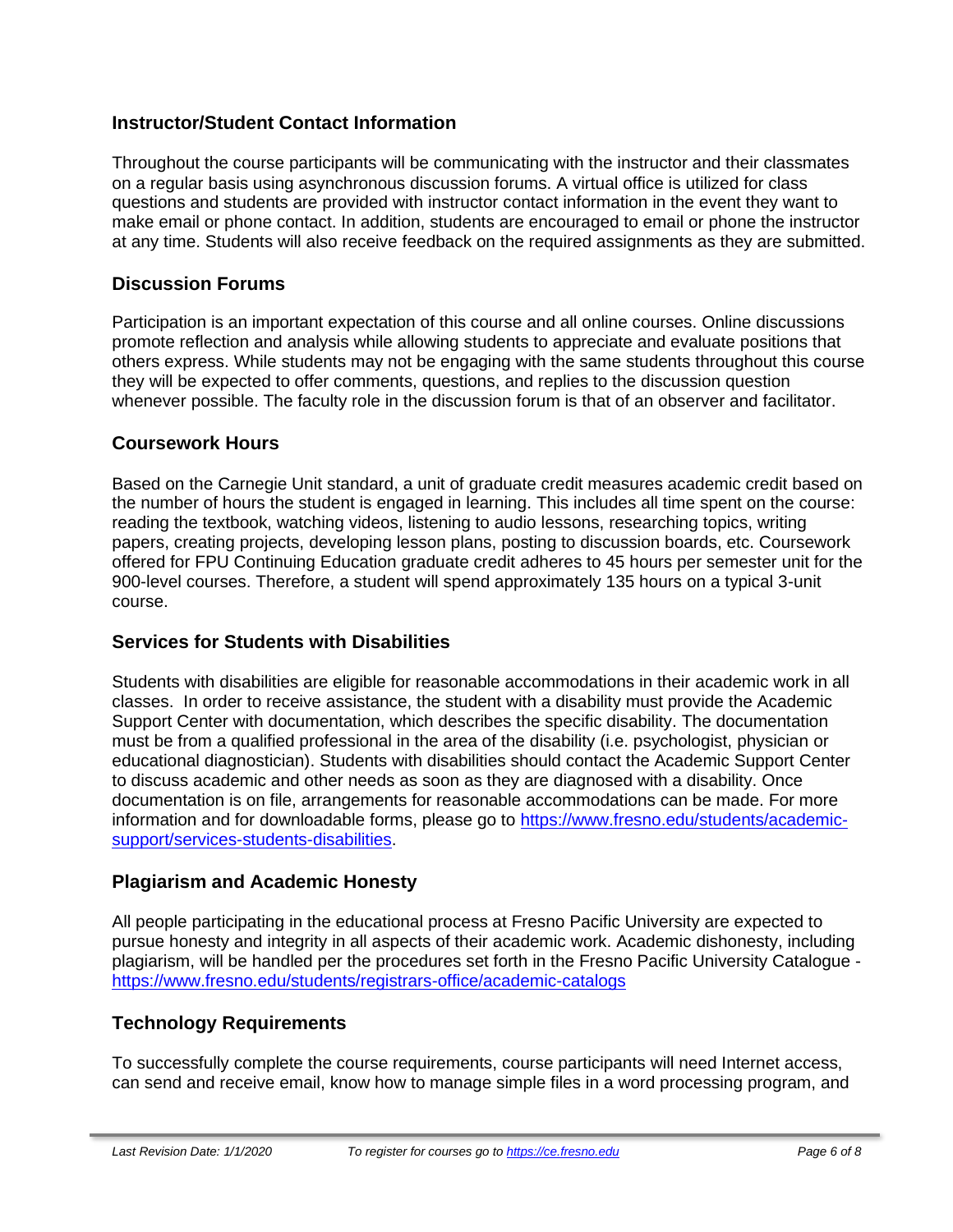have a basic understanding of the Internet. Please remember that the instructor is not able to offer technical support. If you need technical support, please contact your Internet Service Provider.

**Moodle:** This course will be delivered totally online. Moodle is a learning management system that provides students access to online resources, documents, graded assignments, quizzes, discussion forums, etc. Moodle is easy to learn and has a friendly user interface. To learn more about Moodle, go to [https://docs.moodle.org/33/en/Student\\_FAQ.](https://docs.moodle.org/33/en/Student_FAQ) There are also some student tutorials on the Center for Online Learning website at Fresno Pacific University - [https://col.fresno.edu/student.](https://col.fresno.edu/student)

**Moodle Site Login and Passwords:** Students will need to have internet access to log onto [https://ce-connect.fresno.edu.](https://ce-connect.fresno.edu/) The username and password numbers for Moodle access will be sent to you by the university using the email address you submitted at the time of registration. The instructor will then contact you with a welcome communication. If you need help with your username and password recovery, please contact the Continuing Education office at (800) 372- 5505 or (559) 453-2000 during regular office hours - Mon-Fri 8:00 am to 5:00 pm. or email them at [prof.dev@fresno.edu.](mailto:prof.dev@fresno.edu)

**Getting Help with Moodle:** If you need help with Moodle, please contact the Center for Online Learning (COL), by telephone or the website. Help by phone (559) 453-3460 is available Mon-Thurs 8:00 am to 8:00 pm and on Fridays from 8:00 am to 5:00 pm, or by filling out a "Request Services" form at [https://col.fresno.edu/contact/request-services.](https://col.fresno.edu/contact/request-services) Please identify that you are with the "School = Continuing Education".

# **Final Course Grade and Transcripts**

When all work for the course has been completed, students will need to logon to the Continuing Education website [\(https://ce.fresno.edu/my-account\)](https://ce.fresno.edu/my-account) and "Request Final Grade". Once the instructor receives the requests and submits the grade online, students may log back in to view their Final Grade Report or order transcripts online. Please allow at least two weeks for the final grade to be posted. For more information, see the Continuing Education Policies and Procedures at [https://ce.fresno.edu/ce-policies-and-procedures.](https://ce.fresno.edu/ce-policies-and-procedures)

# **University Policies and Procedures**

Students are responsible for becoming familiar with the information presented in the Academic Catalog and for knowing and observing all policies and procedures related to their participation in the university community. A summary of university policies may be found on the university website at [https://www.fresno.edu/students/registrars-office/academic-catalogs.](https://www.fresno.edu/students/registrars-office/academic-catalogs)

# **Fresno Pacific University Student Learning Outcomes**

**Student Learning Outcomes Oral Communication:** Students will *exhibit* clear, engaging, and confident oral communication – in both individual and group settings – and will critically *evaluate*  content and delivery components.

**Written Communication:** Students will *demonstrate* proficient written communication by *articulating* a clear focus, *synthesizing* arguments, and utilizing standard formats in order to *inform* and *persuade* others.

**Content Knowledge:** Students will *demonstrate* comprehension of content-specific knowledge and the ability to apply it in theoretical, personal, professional, or societal contexts.